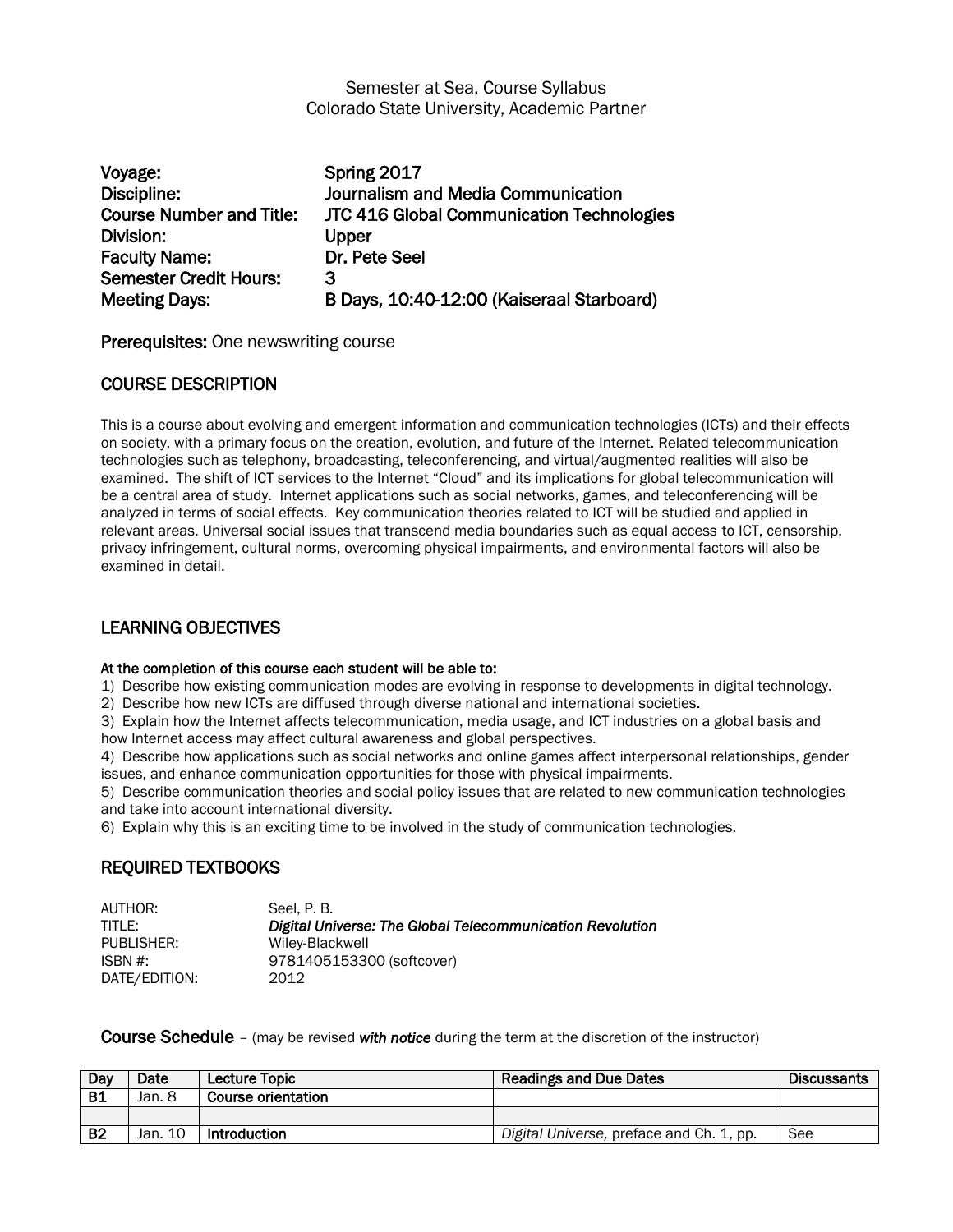|                  |         |                                                                            | $1 - 13$                                                                                    | handout     |
|------------------|---------|----------------------------------------------------------------------------|---------------------------------------------------------------------------------------------|-------------|
|                  |         | Arrive in Honolulu, Hawaii - Jan. 12                                       |                                                                                             |             |
| $\overline{B3}$  | Jan. 13 | Thinking about Moore's Law and<br><b>Technological Determinism</b>         | Ch. 2 on Moore's Law and Technological<br>Determinism: pp. 14-24                            | 1, 2        |
|                  |         |                                                                            |                                                                                             |             |
| B4               | Jan. 15 | Human-Computer Symbiosis - with<br>related reserve reading                 | Man-Computer Symbiosis (1960) by<br>J.C.R. Licklider (see PDF file on the ship<br>intranet) | 3, 4        |
|                  |         |                                                                            |                                                                                             |             |
| <b>B5</b>        | Jan. 18 | <b>Critical Perspectives: The Deification of</b><br>Technology - Chapter 3 | Jacques Ellul, Neil Postman & The Tao of<br>Technology, pp. 25-39                           | 5, 6        |
|                  |         | No classes on Jan. 19                                                      |                                                                                             |             |
| <b>B6</b>        | Jan. 21 | Instantaneous Communication -<br>Telegraphy                                | Quiz #1 - Ch. 7, Telegraphy & Winston's<br>Technology Diffusion model, pp. 105-<br>110      | 7,8         |
|                  |         |                                                                            |                                                                                             |             |
| <b>B7</b>        | Jan. 23 | The Atlantic Cable and the Emergence of<br>the "Flat World"                | Ch. 7, The Atlantic Cable,<br>Communication and Empires & the Flat<br>World pp. 110-126     | 9, 10       |
|                  |         | In Kobe, Japan - Jan. 24-28                                                | Field class - Wednesday, January 25                                                         |             |
| $\overline{B8}$  | Jan. 30 | Wired Telephony and the Transformation<br>of Global Telecommunication      | Ch. 12, Wired Technologies, pp. 207-215                                                     | 11, 12      |
|                  |         | In Shanghai, China - Jan. 31-Feb. 5                                        |                                                                                             |             |
| <b>B9</b>        | Feb. 7  | <b>Wireless Telephony - Social Effects</b>                                 | Ch. 12, Mobile Technologies, pp. 215-<br>225                                                | 13, 14      |
| <b>B10</b>       | Feb. 9  | Diffusion of Innovations Theory - Global                                   | Review Winston's Model, pp. 108-110,                                                        | No          |
|                  |         | Radio and Television as a Case Study                                       | Field Class Essay is due - Quiz #2                                                          | discussants |
|                  |         | In Ho Chi Minh City, Vietnam - Feb. 10-14                                  |                                                                                             |             |
| B11              | Feb. 16 | Media Convergence - Part 1                                                 | Ch. 8, Defining Convergence, pp. 127-<br>130                                                | 15, 16      |
|                  |         | No classes on Feb. 17                                                      |                                                                                             |             |
| <b>B12</b>       | Feb. 19 | Media Convergence - Part 2                                                 | Ch. 8, Analog to Digital, pp. 130-142                                                       | 17, 18      |
|                  |         | In Yangon, Myanmar - Feb. 20-24                                            |                                                                                             |             |
| B13              | Feb. 26 | Origins of the Net: Cold War Influences                                    | Ch. 4, DARPA's Cold Warriors, pp. 43-50                                                     | 19, 20      |
|                  |         |                                                                            |                                                                                             |             |
| <b>B14</b>       | Feb. 28 | Origins of the Net: the ARPANET                                            | Ch. 4, Building the ARPANET, pp. 50-63                                                      | 21, 22      |
|                  |         | In Cochin, India - March 1-6                                               |                                                                                             |             |
| <b>B15</b>       | Mar. 8  | The Evolution from the ARPANET to the<br><b>Global Internet</b>            | Ch. 5, From ARPANET to the Internet, the<br>rise of the PC, pp. $64-81 - Q$ uiz #3          | 23, 24      |
| <b>B16</b>       | Mar. 11 | The World Wide Web                                                         | Ch. 6, The Evolution of Search, pp. 82-<br>101                                              | 25, 26      |
|                  |         |                                                                            |                                                                                             |             |
| $\overline{B17}$ | Mar. 14 | Social Media and the Blogosphere                                           | Be prepared to discuss social media use                                                     | all         |
| <b>B18</b>       | Mar. 17 | <b>Global Censorship and Cyberculture</b>                                  | Ch. 10, Global Censorship, pp. 168-185                                                      | 27, 28      |
|                  |         |                                                                            |                                                                                             |             |
| <b>B19</b>       | Mar. 25 | The Dark Side: Privacy and Surveillance<br>Worldwide                       | Ch. 11, Privacy as a Global Issue,<br>Hacking and Global Cyberwarfare, pp.<br>186-203       | 29, 30      |
|                  |         | In Cape Town, South Africa - Mar. 19-24                                    |                                                                                             |             |
| <b>B20</b>       | Mar. 27 | Digital Immortality - Is there digital "life"<br>after death?              | Class Discussion -- What Does It Mean to<br>Have Eternal Life Online? - Quiz #4             | All         |
|                  |         | No classes Mar. 29 - Neptune Ceremony                                      |                                                                                             |             |
| <b>B21</b>       | Mar. 30 | <b>Virtual and Augmented Realities</b>                                     | Ch. 13, The New Frontiers of V.R. and<br>A.R., Digital Games, pp. 226-252                   | 1, 2        |
|                  |         | In Tema, Ghana - Mar. 31-Apr. 3                                            |                                                                                             |             |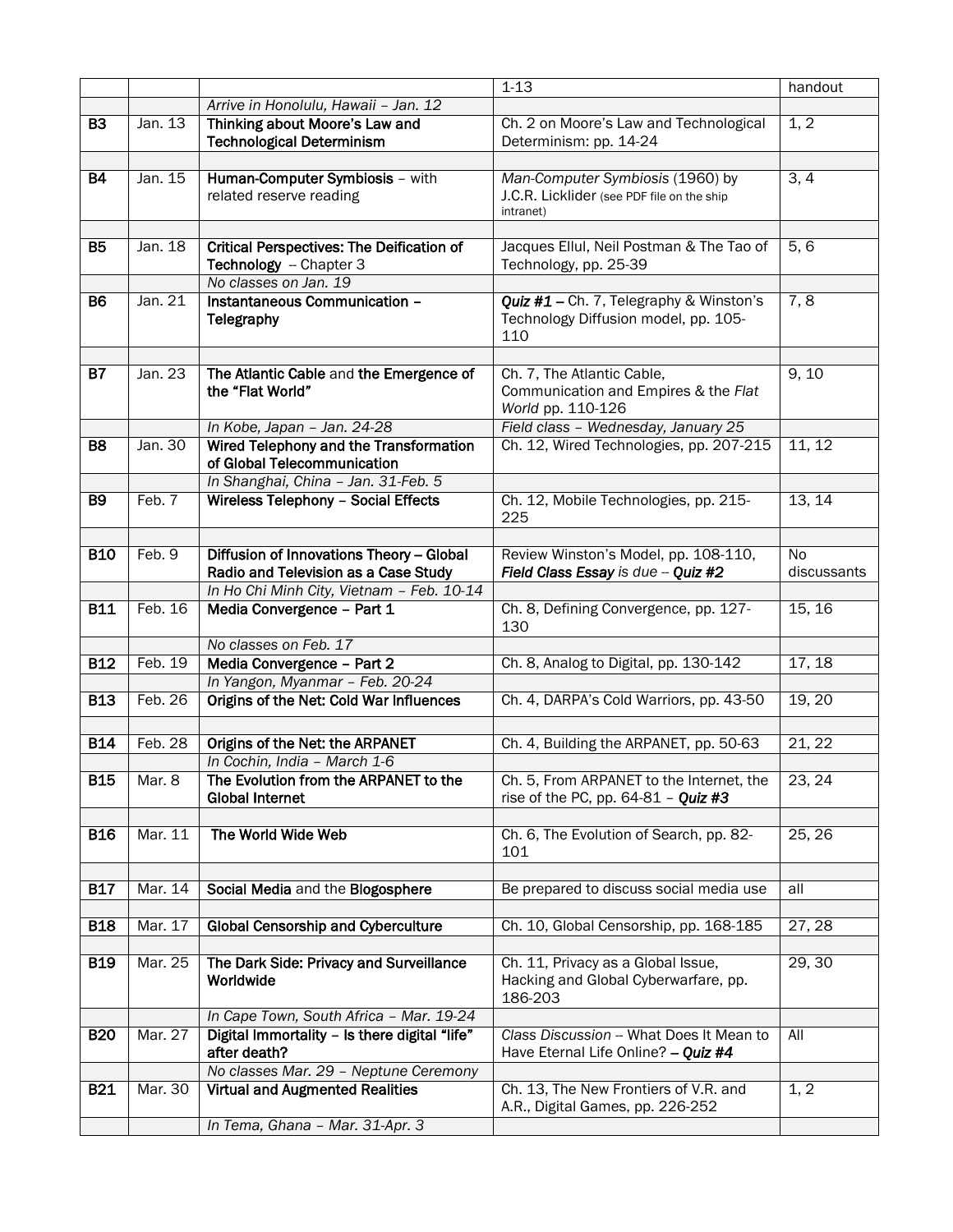| <b>B22</b> | Apr. 5  | The Future of Global Communication<br><b>Technologies</b>        | Ch. 14, The Global Cloud, Augmented<br>Human Intelligence, pp. 253-259 | 3, 4 |
|------------|---------|------------------------------------------------------------------|------------------------------------------------------------------------|------|
|            |         |                                                                  |                                                                        |      |
| <b>B23</b> | Apr.7   | <b>Global Life Online - H.C.I. - Immersion</b><br>and Dependence | Ch. 14, Utopian and Dystopian Visions,<br>the Singularity, pp. 259-269 | 5.6  |
| <b>B24</b> | Apr. 9  | <b>Review for the Final Exam</b>                                 |                                                                        |      |
|            | Apr. 10 | Study Day for the Final Exam                                     |                                                                        |      |
|            |         | In Casablanca, Morocco - Apr. 11-14                              |                                                                        |      |
| <b>B25</b> | Apr. 16 | <b>Final Exam</b>                                                |                                                                        |      |
|            | Apr. 19 | Arrive in Hamburg, Germany                                       |                                                                        |      |
|            |         |                                                                  |                                                                        |      |

## FIELD WORK

Semester at Sea field experiences allow for an unparalleled opportunity to compare, contrast, and synthesize the different cultures and countries encountered over the course of the voyage. In addition to the one field class, students will complete independent field assignments that span multiple countries.

Field Class attendance is mandatory for all students enrolled in this course. Do not book individual travel plans or a Semester at Sea sponsored trip on the day of your field class. Field Classes constitute at least 20% of the contact hours for each course.

### Field Class and Assignment

*The Field Class for this course will take place on Wednesday, January 25th in Kobe, Japan.*

### *State of the Art in Communication Technologies in Japan*

We will travel by bus to the nearby city of Osaka where we will visit the Panasonic Corporation exhibits in Grand Front Center to view the latest technologies in digital television production and displays. From there we will travel to the Osaka Science and Technology Museum to view their exhibits related to communication and computer technology. After a lunch in a nearby traditional Japanese noodle shop, we will visit a game parlor to play traditional Japanese Pachinko games and their newer electronic counterparts to better understand Japanese game culture. If time permits, will stop briefly outside beautiful Osaka Castle to take photos before our return to the ship.

### Field Class Objectives:

- **At the Panasonic exhibits,** we'll review the evolution of communication technology from the diffusion of radio in Japan, the arrival of television after World War II, and the diffusion of the Internet since the 1980s. We'll examine the state of communication and digital technology in Japan, which has been a pioneer in these fields since the 1960s.
- At Ostec, we'll examine the state of the art in all technologies in Japan, including communication and computer technologies.
- At the Pachinko parlor, we'll review the evolution of computer and video game culture in Japan with our guide – and have the opportunity to play some of the games.
- The optional photo stop at Osaka Castle at the end of the day will illustrate the concept of the "death of distance" (created by modern telecommunication technology) by live blogging the stop in social media and then noting the immediate responses from the U.S. (after midnight Colorado time).

Field Class Assignment - Each student will write a six-page reflective essay detailing what they observed at these sites and their analysis of how these communication technologies represent the state of the art in this nation and how they demonstrate unique aspects of Japanese culture. This essay is due at the start of class on Thursday, February 9th.

### Independent Field Assignments

During port visits, students in the course will be asked to keep a journal of observations about the use of communication technologies in each country. Students will be asked to report back in classes while at sea about these observations. Keep detailed notes while ashore and document in photos (using a simple aim & shoot camera or a mobile phone with a good camera) what you observe and insert these images with your text into a Word version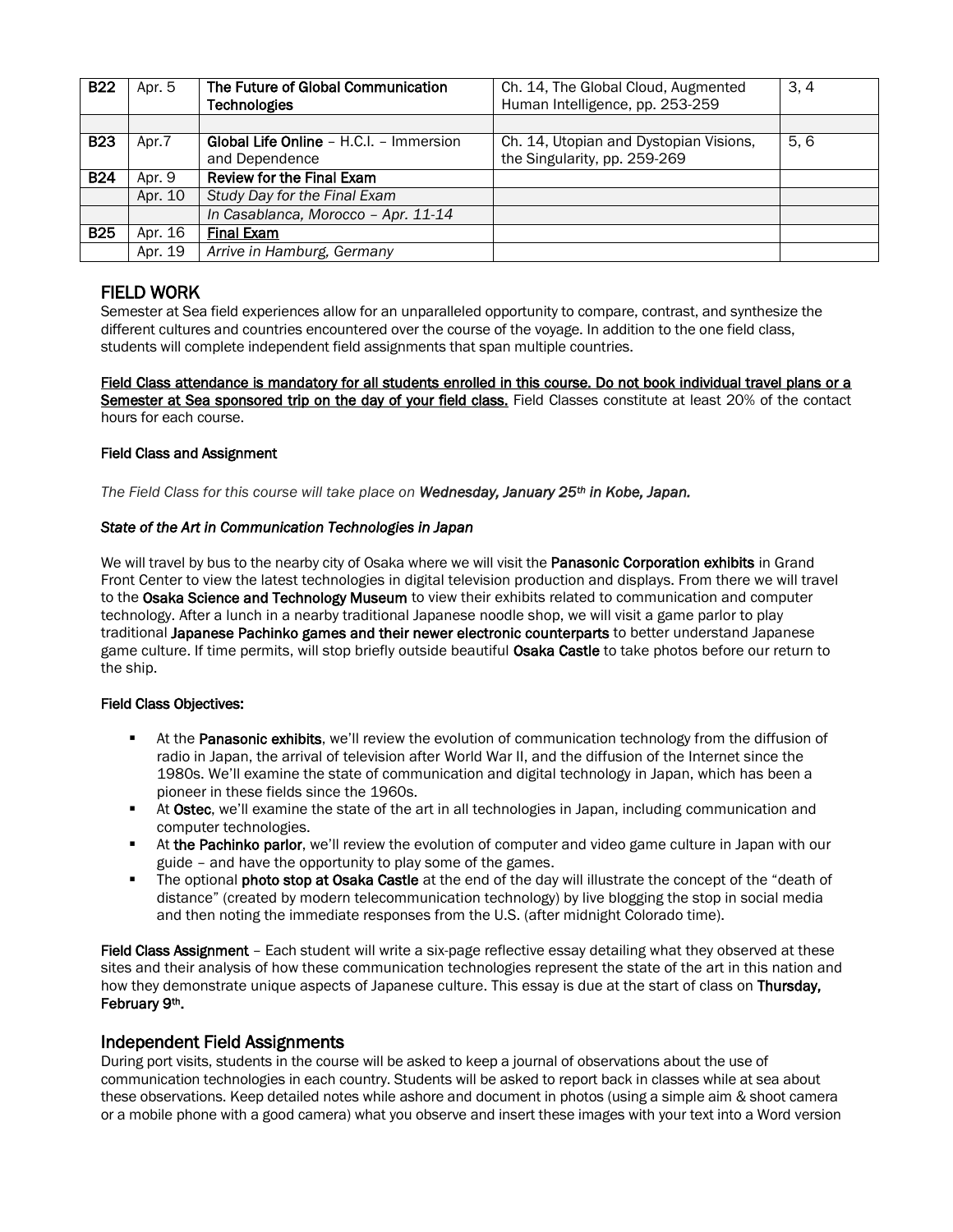of your journal. The PDFs of your journal will be evaluated by the instructor at the midpoint of the voyage and near the end.

## METHODS OF EVALUATION / GRADING SCALE

The following Grading Scale is utilized for student evaluation. Pass/Fail is not an option for Semester at Sea coursework. Note that C-, D+ and D- grades are also not assigned on Semester at Sea in accordance with the grading system at Colorado State University (the SAS partner institution).

Pluses and minuses are awarded as follows on a 100% scale:

| Excellent     | Good           | Satisfactory/Poor | Failing              |
|---------------|----------------|-------------------|----------------------|
| 97-100%: $A+$ | $87-90\%$ : B+ | 77-80%: C+        | Less than $60\%$ : F |
| 93-97%: A     | 83-87%: B      | 70-77%: C         |                      |
| 90-93%: A-    | $80-83\%$ : B- | 60-70%: D         |                      |

| <b>Points</b> | Element                                                 | <b>Total Points</b> | Grade |
|---------------|---------------------------------------------------------|---------------------|-------|
| 240           | 4 quizzes @ 60 pts. each                                | 580-600             | $A+$  |
| 120           | Field class reflective essay $(=20\% \text{ of grade})$ | 520-239             | $B+$  |
| 40            | In-class participation (e.g., as a discussant)          | 500-219             | B     |
| 40            | Technology journals (all 10 ports documented)           | $480-499 - 80% +$   | B-    |
| 160           | Final exam                                              | 460-479             | $C+$  |
| 600           | Total points possible                                   | $420 - 459 - 70% +$ | C     |
|               |                                                         | $360-419 - 60% +$   | D     |
|               |                                                         | 0-359               | F     |

| <b>Total Points</b> | Grade |
|---------------------|-------|
| 580-600             | A+    |
| 520-239             | B+    |
| 500-219             | R     |
| $480-499 - 80%$ +   | B-    |
| 460-479             | C+    |
| $420 - 459 - 70%$   | C     |
| $360-419 - 60%$ +   | D     |
| 0-359               | F     |

### ATTENDANCE/ENGAGEMENT IN THE ACADEMIC PROGRAM

Attendance in all Semester at Sea courses is mandatory. Students must inform the instructor prior to any unanticipated absence and take the initiative to make up missed work in a timely fashion.

### Tips for success in this course:

- Complete the readings, attend the course lectures, and take notes as you do  $-$  you will need to cite specific course lectures and readings to meet the midterm and final examination requirements.
- Be prepared for your assigned discussion date. You and a partner will lead the in-class discussion with a list of prepared insightful questions and additional information gathered from the reserve readings (see list at the end of the syllabus).

## LEARNING ACCOMMODATIONS

Semester at Sea provides academic accommodations for students with diagnosed learning disabilities, in accordance with ADA guidelines. Students who will need accommodations in a class, should contact ISE to discuss their individual needs. Any accommodation must be discussed in a timely manner prior to implementation. A memo from the student's home institution verifying the accommodations received on their home campus is required before any accommodation is provided on the ship. Students must submit this verification of accommodations pre-voyage as soon as possible, but no later than November 19, 2016 to [academic@isevoyages.org.](mailto:academic@isevoyages.org)

## STUDENT CONDUCT CODE

The foundation of a university is truth and knowledge, each of which relies in a fundamental manner upon academic integrity and is diminished significantly by academic misconduct. Academic integrity is conceptualized as doing and taking credit for one's own work. A pervasive attitude promoting academic integrity enhances the sense of community and adds value to the educational process. All within the University are affected by the cooperative commitment to academic integrity. All Semester at Sea courses adhere to this Academic Integrity Policy and Student Conduct Code.